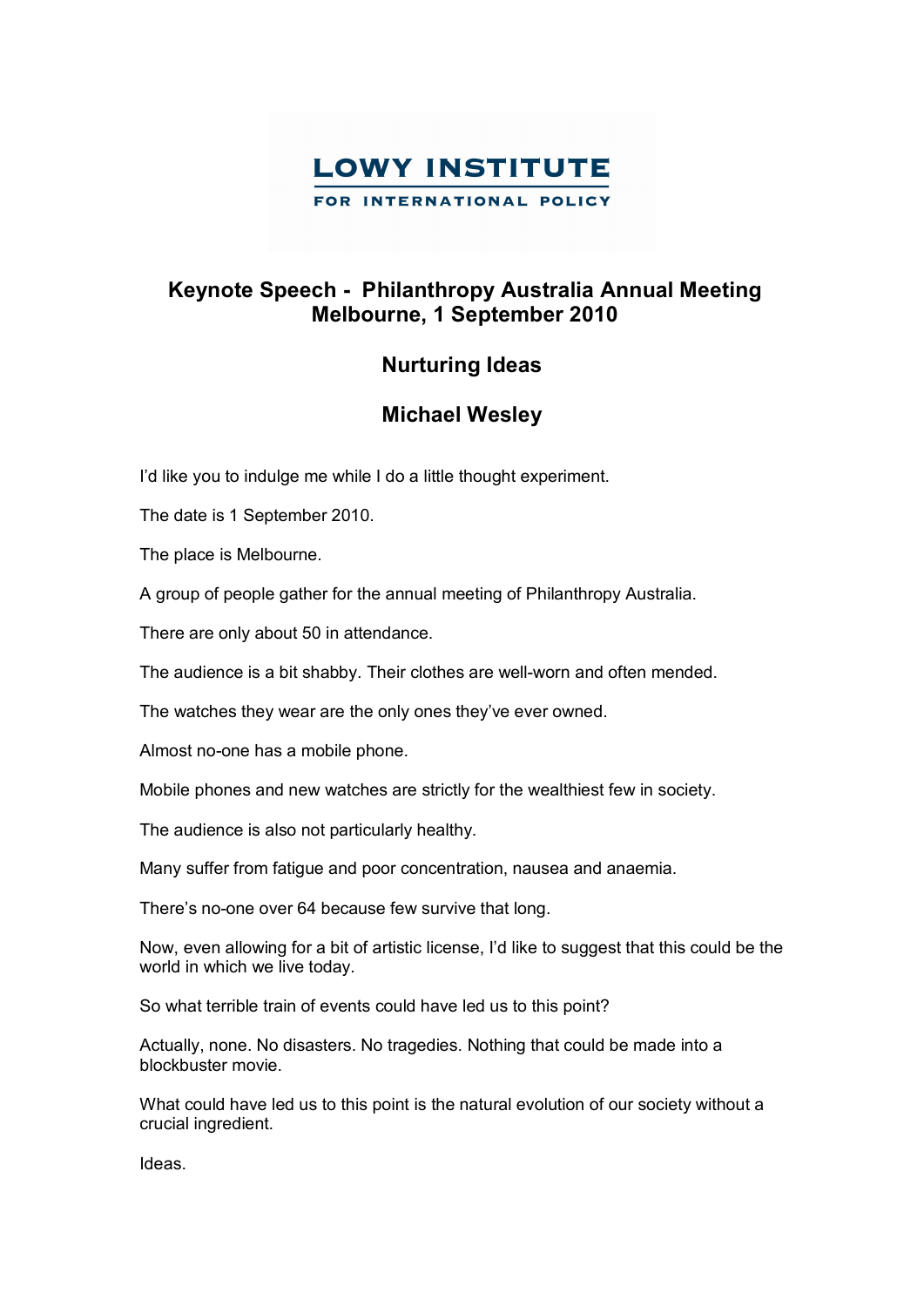We as a society tend to underestimate the role of ideas. We have a pragmatic culture that dislikes too much high-falutin' intellectualizing.

And this makes us unaware of what a crucial role ideas have in our society.

So what were the ideas that saved us from a present that is poorer and unhealthier than the one we're living in?

The first one is equality, or more accurately, the idea that every human being has the potential to improve their lot in life, irrespective of their race, gender, class or caste.

It seems to be a natural idea to us, but in many parts of the world it is not.

Indeed, in our own history this idea is quite recent.

Some 250 years ago, the entire social order of human societies was based on the concept of an hereditary hierarchy.

People needed to know their social place, a place they occupied from cradle to grave.

So when a young Swiss philosopher named Jean Jacques Rousseau wrote a treatise arguing that inequality was unnatural and stunting to all humans, the idea was somewhat disruptive.

As recently as the late 1950s, the idea of human potentiality left unchecked by social structures was given a further push along by thinkers such as Friedrich Hayek.

In many parts of the world we live in today it's an entirely new idea, and it's equally revolutionary.

The idea of human potentiality, unchecked by tradition or prejudice, threatens social orders and leads to some of the most inexplicable human behaviours.

But it also means that millions of people who a mere generation ago were locked by fatalism into traditional occupations and grinding poverty have been energized by the potential of their own self-improvement.

Here's how the Singaporean writer Kishore Mahbubani captures what's happening:

"Dharavi, Mumbai's notorious slum and the biggest in Asia, was once a marsh next to the Mithi River, and its first residents would catch fish and sell them to the Portuguese and later the British.

"As Bombay grew and industrialized, Dharavi became a 'human dumping ground' for dispossessed workers and penniless migrants seeking their fortune.

"Today Dharavi has a population of between six hundred thousand and a million – and its annual GDP is one billion US dollars …

"Dharavi's residents still live in poverty and squalor, but they also have a sense of hope and ambition that has spread throughout India."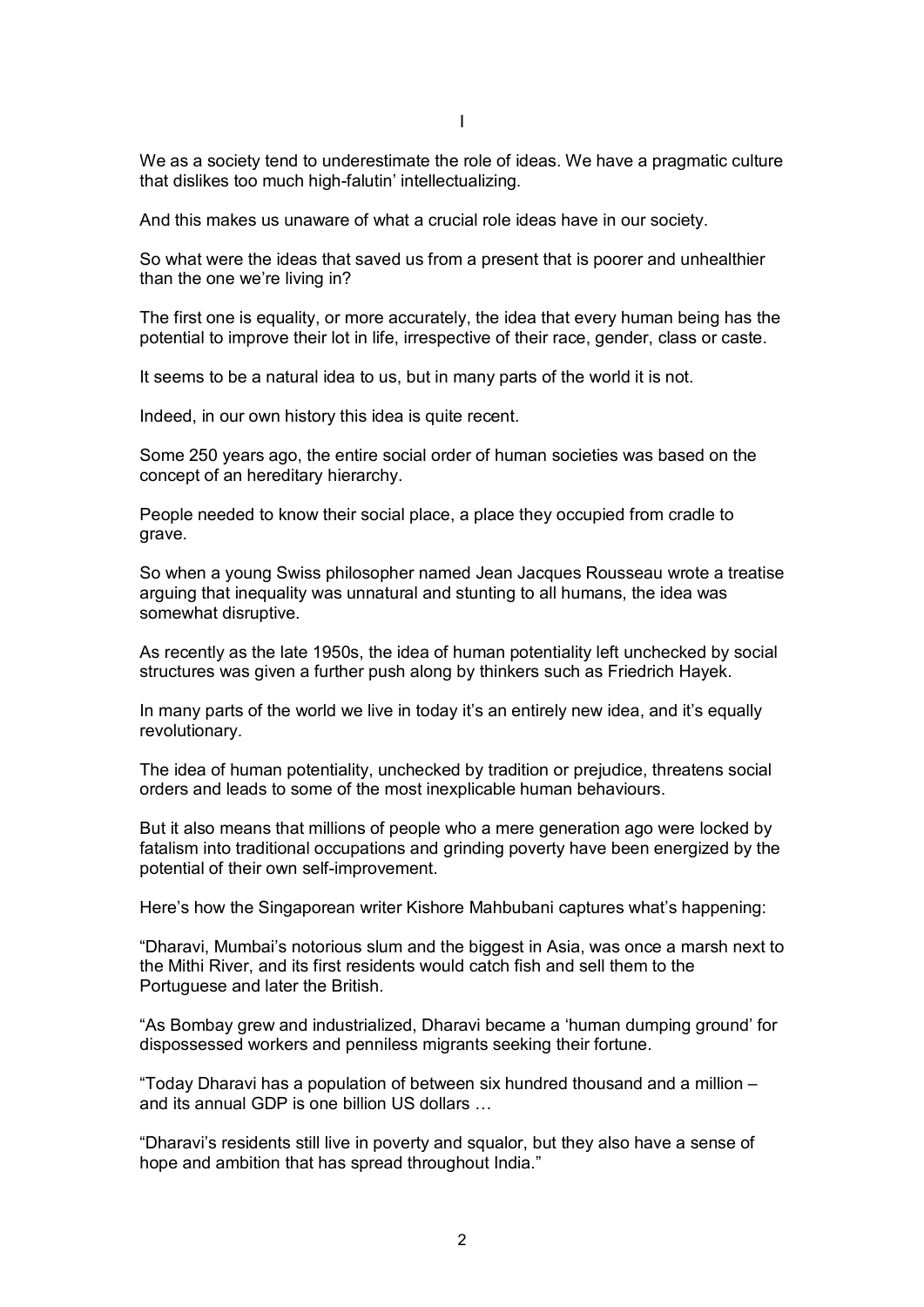A similar sense of hope, dynamism and optimism has spread throughout southern and eastern China.

It means that the factories of southern China are able to produce consumer goods of a quality and cheapness that has completely reshaped the world economy.

Which brings me to the second idea that has shaped our world – globalisation.

The idea of allowing the free flow of goods and services across borders should come naturally but doesn't.

Governments have traditionally made money from the flow of trade.

They worry that trade may help potential enemies become stronger.

And the ability to control trade and financial flows has been seen as a way of protecting an economy and its jobs.

In the midst of such arguments came the idea that opening up national borders to trade flows enriches everyone.

If done consistently, and not exploited by structures of power and interest, the free flow of goods and services means that societies and people will concentrate on producing what they're best at producing.

Without money and restrictions being used to prop up industries that are more efficient elsewhere, people and companies are able to organize and access resources more effectively to achieve what they are capable of.

So if the idea of human potentiality has unleashed the energy and optimism of millions in a way that has reshaped the global economy; the idea of globalization has allowed them to produce and profit from what they're best at.

And it's allowed what they produce to affect how we live our lives.

Without the economic revolution that has occurred in Japan, South Korea, Taiwan, China, India, Vietnam and Indonesia we could not all share the standard of living we enjoy today.

Our ability to afford clothes of a uniformly high quality, to replace them regularly rather than repair them, and to tire of them as quickly as the fashions change, is delivered by the economic revolution in the developing world.

Our ability to afford new watches rather than having them repaired, to each own a mobile phone or two or three, is delivered by the economic revolution in the developing world.

The fact that we can all own the very latest advances in technology as soon as they're released, rather than watching enviously as only the very wealthiest acquire them, is delivered by the economic revolution in the developing world.

And this revolution could not have occurred without the idea of human potentiality unshackled by prejudice and convention.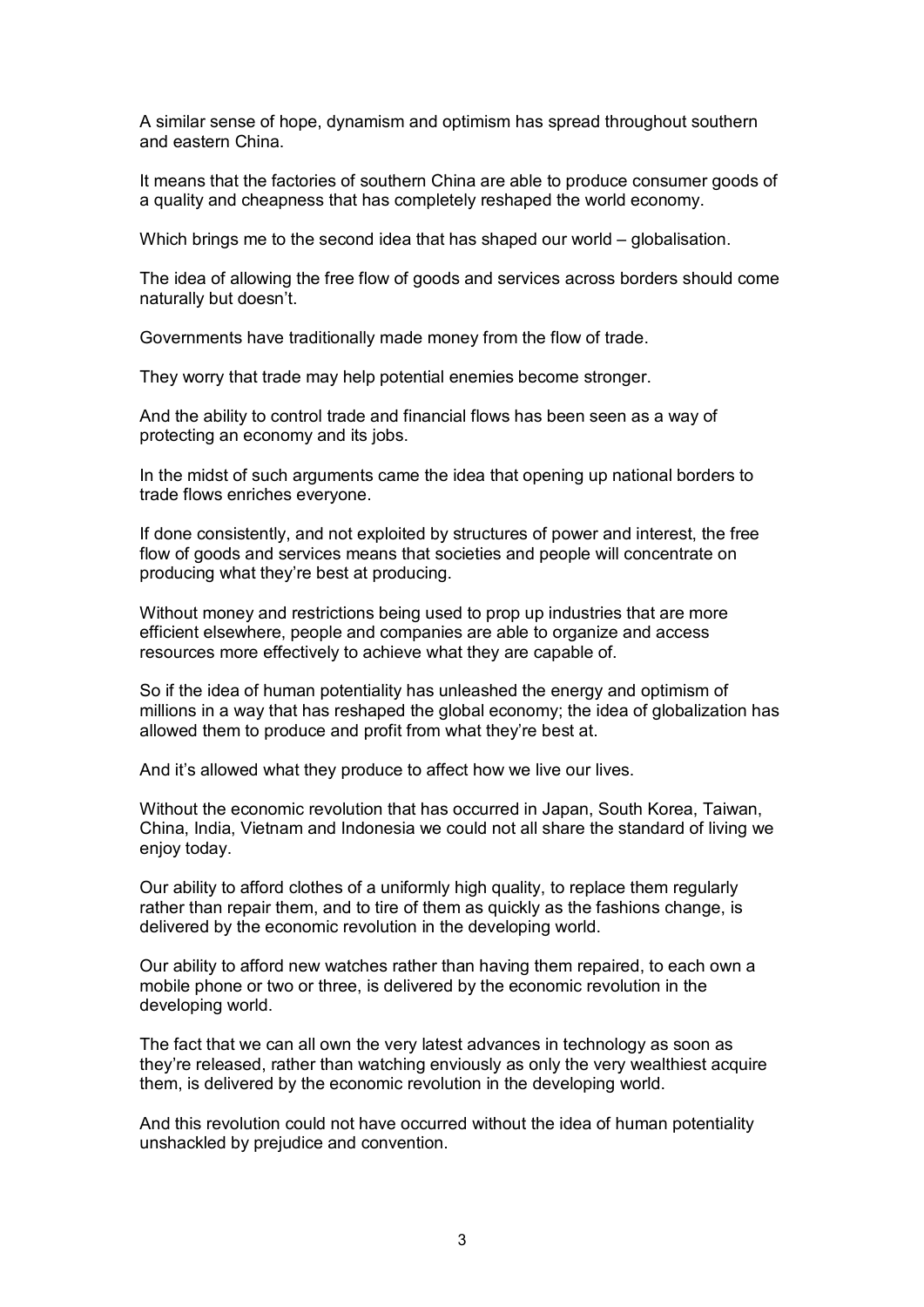Nor could it have worked without the idea that opening borders to free trade works to the benefit of all.

Arguably it is these two ideas that are driving the great convergence between societies' proportion of world population and their contribution to global GDP.

This is an epochal change, reversing the structure of the world we grew up with, in which a small proportion of the world's population produced the majority of its economic output.

And, less remarked on, the great convergence in the developing world is driving a convergence within our own society, making innovations and consumption patterns that were once the province of the wealthy and privileged accessible to nearly all.

And the likelihood of this great convergence continuing and even accelerating is increased by another idea – the concept of microfinance.

Microfinance is the result of innovations in credit arrangements that make financial services available to poor people with no assets.

Microfinance uses technology to solve the problem of transaction and administration costs in lending money. It frees poor people from the usurious rates of local money lenders.

Microfinance breaks social barriers by overwhelmingly channeling investment finance towards women.

It breaks expectations and stereotypes by showing a repayment delinquency rate among women of just 0.9%.

The idea of microfinance holds within it the seeds of a new wave of economic revolution in the developing world that will further unshackle human potential from the bonds of structural poverty and disadvantage, and will further reshape the world in which we live.

That all of us are reasonably healthy and can expect to live substantially longer than 64 years of age can be partially attributed to another big idea – the idea of sustainability.

This was the idea that the earth is not an infinite supply of resources we can use to enrich ourselves, nor an infinite receptacle for the harmful by-products of our way of life.

It was the argument of writers such as Rachel Carson that as long as each person or society got the most resources they could, and believed that their pollution was a minor contribution to pollution problems, the cumulative effects of their actions would be environmental catastrophe.

It is the spreading idea that the effects of resource use and pollution will have greater and greater impacts as time goes by, that makes drastic action to limit or modify these activities now so important.

And we are the beneficiaries of these ideas and their effects on behaviour.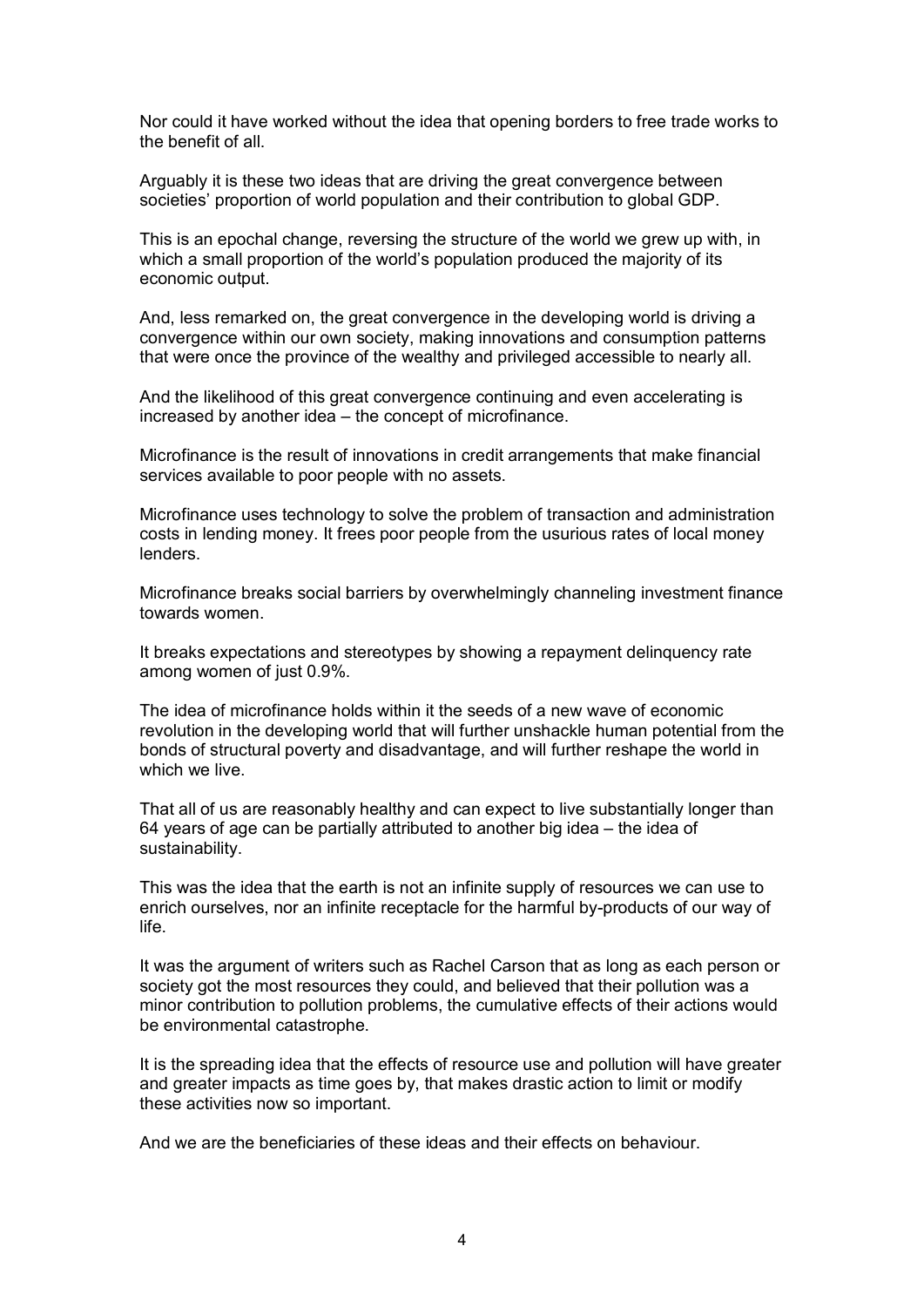The fatigue and poor concentration, nausea and anaemia that were in epidemic proportions in developed countries as recently as the 1950s and 1960s, caused by heavy metals poisoning, are now virtually unknown in our society.

The concept of sustainability has spread to become a question we ask about most realms of human activity; "how will what I do affect the circumstances of others, now and in the future?"

II

Ideas are a vital component to the health of any society. They structure what is possible and what isn't.

But because they are intangible, because they're free and widely accessible, and because we tend to regard them as obvious once they've been influential, we tend to underestimate ideas.

That's why it's important to remind ourselves that a society without a vibrant intellectual life is a society bound for stagnation.

That's why it's important to remind ourselves that a society that's content to rely on other societies for its ideas is destined to become a satellite to the whims and preferences of others.

That's why it's important to remind ourselves that ideas can be dangerous and destructive; and that a society without a vigorous and critical intellectual life can be dragged towards folly and disaster.

So what has made these ideas so influential – and ultimately beneficial – to our society?

I think all good ideas have four things in common.

First, they are contrarian and courageous.

Ideas become influential because they disturb the intellectual ruts that human activity inevitably falls into.

In a busy life within a complex society, nothing is easier than to accept established ways of thinking about and doing things.

It's comfortable, it makes life predictable, it becomes the glue that can hold people together.

But the world has a way of undercutting established ways of thinking and acting.

And that's what makes the restless mind so important – the mind that is always inclined towards skepticism, that suspects the received wisdom to be wrong, that delights in nothing more than challenging and unsettling the complacent arrogance of the social consensus.

It was four such restless minds that walked into the lunch counter of the Woolworth's store in Greensboro, North Carolina on 1 February 1960, and sat down.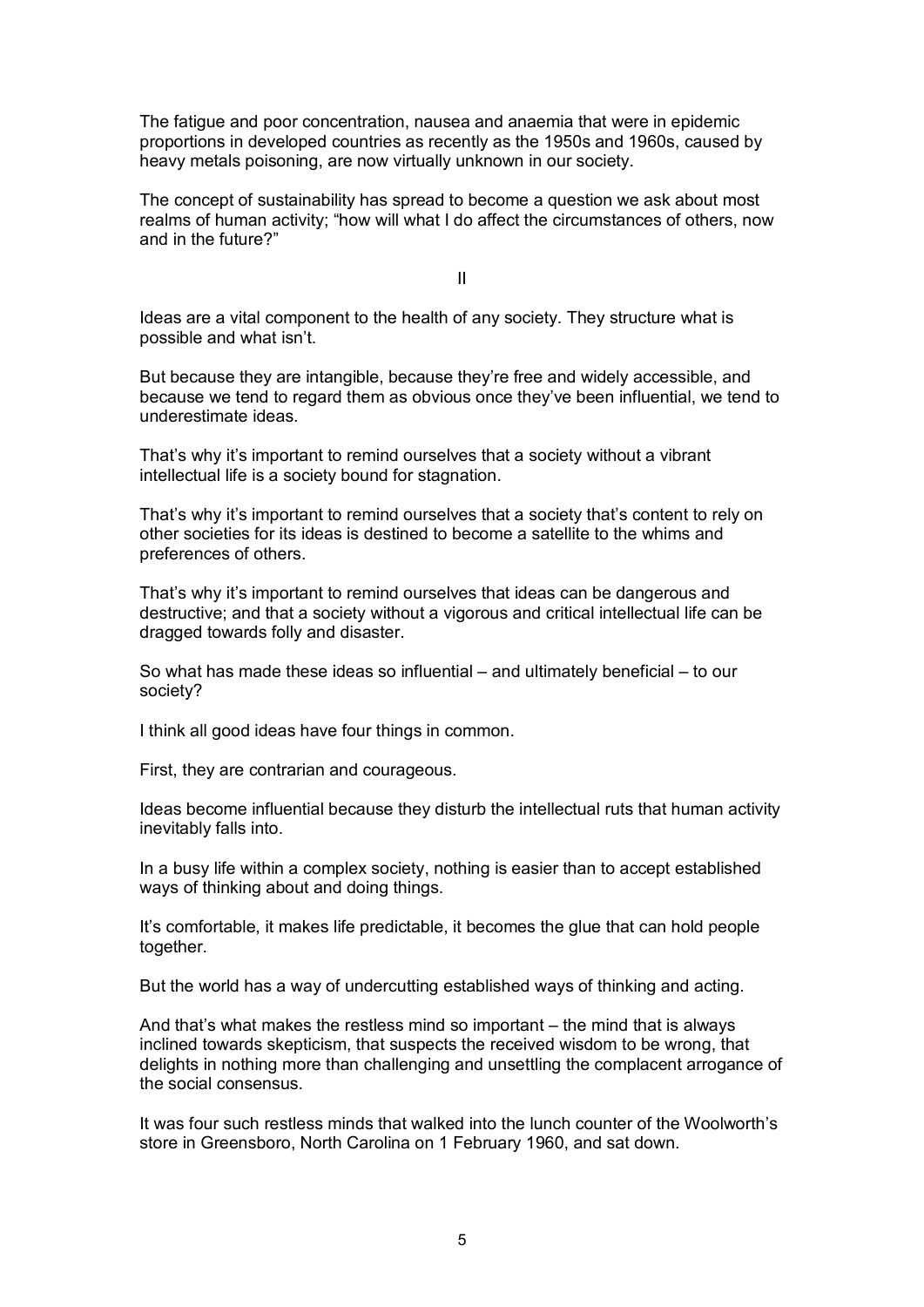Theirs was a contrarian and courageous act because that lunch counter was segregated – and they were black.

What Ezell Blair, David Richmond, Joseph McNeill and Franklin McCain asserted was a deeply contrarian idea – the idea of racial equality.

In February 1960, their world was defined by racial hierarchy.

Their world was defined by racial segregation, disenfranchisement, economic exploitation and arbitrary violence, backed up by a whole edifice of belief that accepted implicitly that white peoples' power, success and culture was the natural result of racial superiority.

This belief system went far beyond Greensboro North Carolina; it structured the way the world worked – a world in which most nonwhite people still lived in colonies administered by white colonizers.

What Blair, Richmond, McNeill and McCain did that day was to assert an idea that spread with astonishing speed – including to here in Australia.

Second, the best ideas are simple.

They are based on a founding insight that is easy to grasp.

It is often an insight that has been obscured or buried by established ways of thinking and doing things.

Established wisdom is often like a jazz concert – it establishes a basic theme that is then embellished on with ever more elaborate variations.

But while resources and attention are captured by the elaborate embellishments, the underlying tune begins to get stale and out of touch.

A simple idea can reveal the absurdity of the previous beliefs and practices.

One such idea was effectively used by young protesters in Belarus in recent years.

Belarus is Europe's last dictatorship.

When President Aleksandr Lukashenko was "re-elected" with a huge majority in 2006, he reiterated his government's harsh restrictions on public assembly, freedom of speech and criticism of the government.

Naturally, there are plenty of Belarussians who want democracy and liberty – these are hardly new ideas.

But how they promoted their cause was ingeneous.

Police had arrested hundreds of people who had turned out to protest Lukashenko's rigged election victory in 2006.

So opponents adopted a different tack.

Suddenly, one afternoon, 50 young people turned up in Minsk's Oktyabrskaya Square eating ice cream.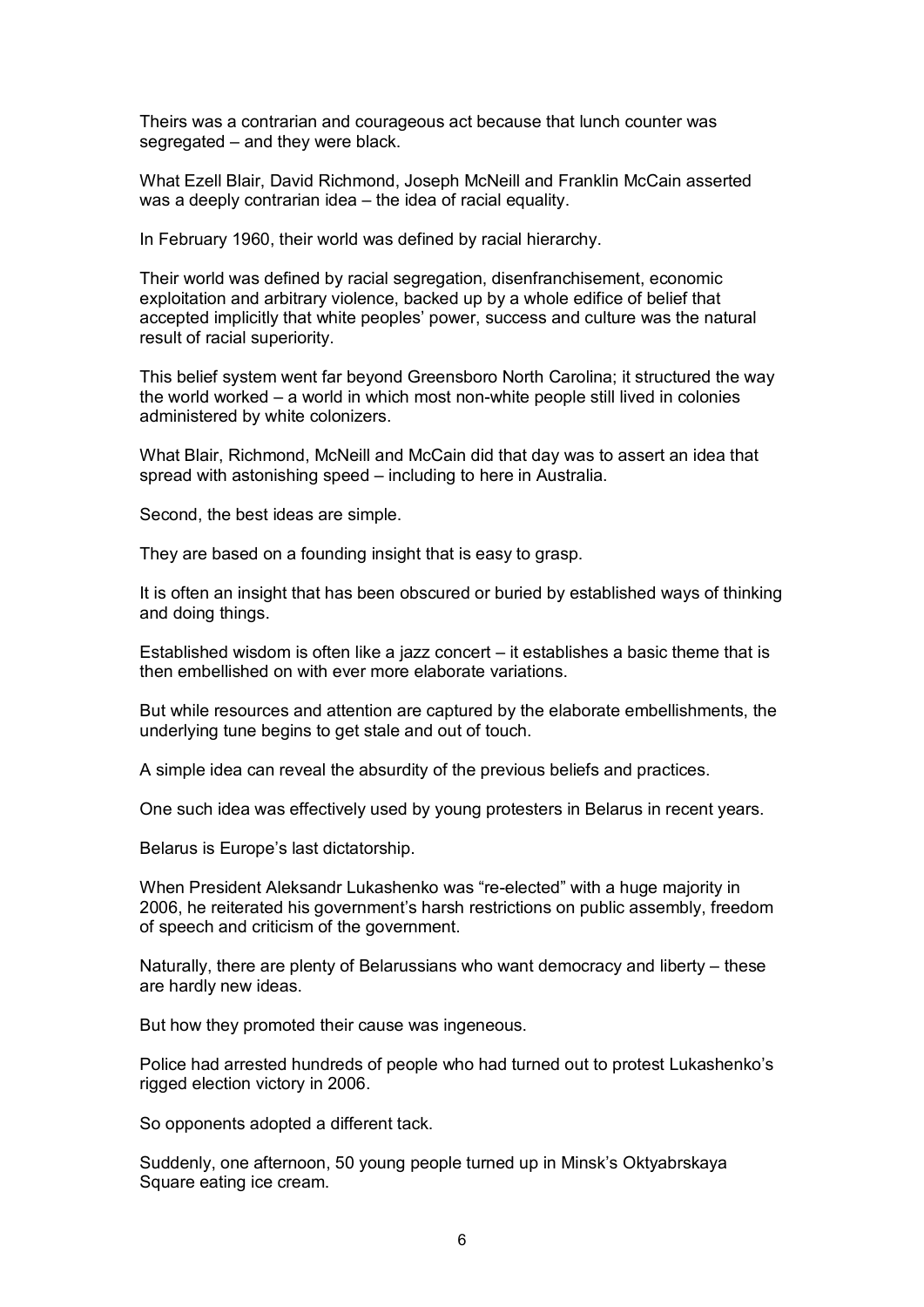They didn't chant slogans. They didn't talk or even look at each other.

The authorities were astounded. This was obviously a planned gathering but they were just eating ice cream.

Just to play it safe, they arrested several of the ice cream eaters – and the images of police arresting kids eating ice cream spread quickly on the net.

A few weeks later, hundreds gathered at another location in the center of Minsk, simultaneously opened the newspaper *Soviet Belarus* (the "official" newspaper of the regime), and began tearing it into pieces.

A week after this, another sudden gathering in Oktyabrskaya Square saw people blindfold themselves, and collectively turn away from the enormous television screen installed in the square to broadcast official state news.

After a series of these events, the authorities realised they were being organised by social networking technologies.

On the eve of April Fool's Day, 2006, information spread over the internet about a spontaneous gathering at Minsk's Dynamo stadium dressed as clowns and mustachioed skiers.

Security forces gathered at the stadium at the appointed time, but no one else turned up.

The same day, photographs circulated on the web documenting this "unapproved gathering" of law enforcement officials in Minsk's Dynamo Stadium.

Third, the best ideas are practical.

They offer clear prescriptions for action.

And the best of these ideas have practical implications for both individuals and entire societies.

The most influential ideas are like the most influential technologies.

When I was growing up, we used to have big arguments in the school yard about whether we were living in the space age or the nuclear age.

Turned out we were all wrong – I think we live in the age of the transistor and the contraceptive pill.

Unlike space or nuclear technologies, which needed the vast resources of the state to be developed and then only affected ordinary peoples' lives at an intellectual level, the personal computer and the pill were put into effect individual by individual.

They made immediate, startling differences to the people who began using them.

And as more people used them, the more powerful and revolutionary they became.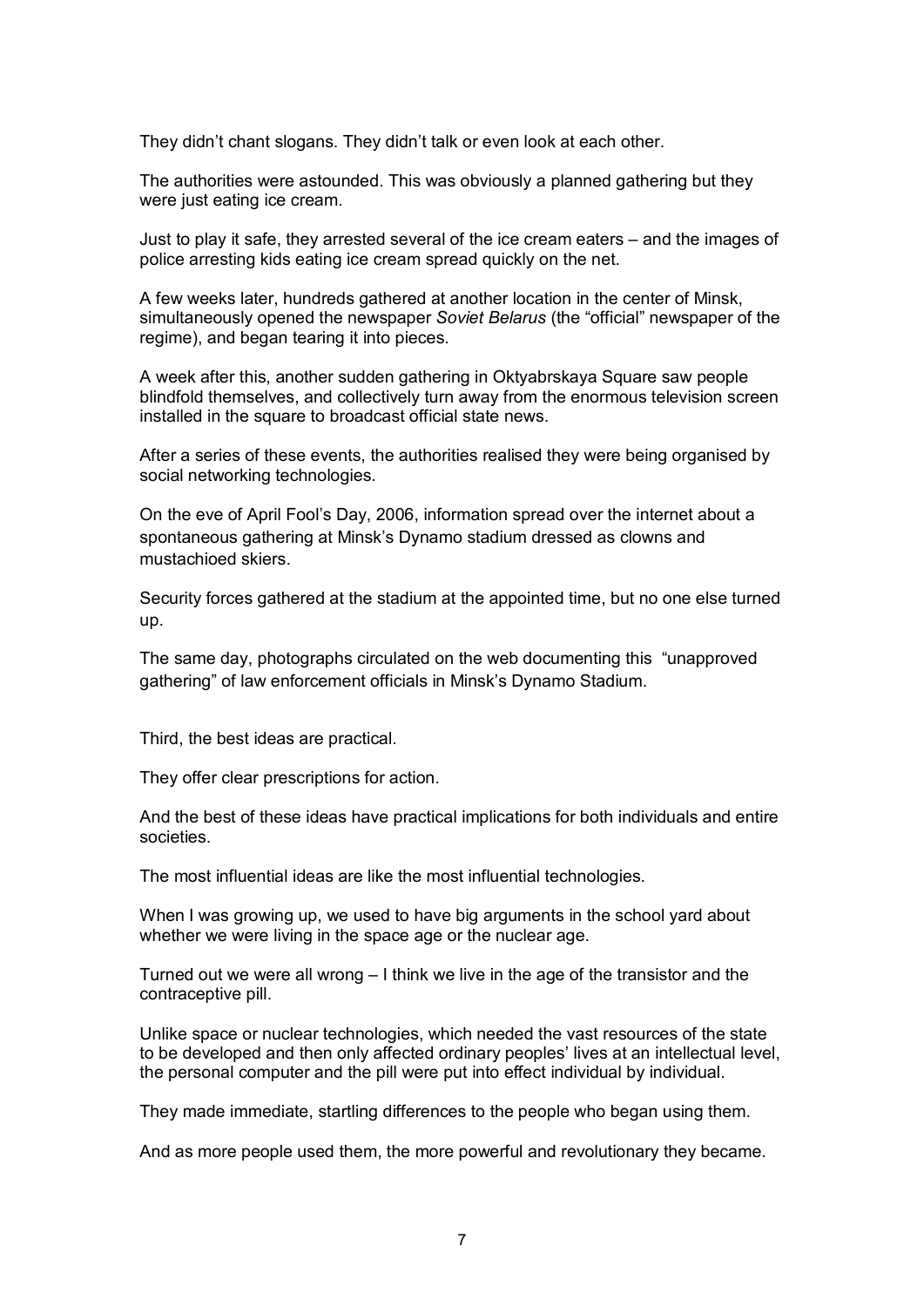The spread of the personal computer enabled a whole new infrastructure of human connectivity; the spread of the contraceptive pill brought about a revolution in women's ability to work and control their own destinies.

The best ideas are like this.

They allow individuals to suddenly see, advocate and act on new possibilities.

And as more and more individuals do this, they cause a profound change to how society works.

Finally, the best ideas are acutely conscious of their possible consequences.

They are aware of their potential power to do good and to cause destruction.

That's why the best ideas emerge in the open, subject to objection, critique and deconstruction from all comers.

The best ideas are those that emerge strengthened from a rigorous process of testing.

They endure as good ideas because they are constantly subjected to the same skeptical, irreverent critique towards established wisdom that they emerged from in the first place.

Arguably, the idea of nuclear fission was just such an idea.

Otto Hahn and Fitz Strassmann first split uranium in December 1939, a threshold that led directly to the invention of the atomic bomb in July 1945.

But those who were midwives to this idea were profoundly disturbed and concerned about what they had made possible.

J. Robert Oppenheimer, the "father of the bomb", famously quoted from the Bhagavad Gita after the first test: "Now I am become Death, the destroyer of worlds".

Three of the leading theoretical physicists working on the Manhattan Project, Niels Bohr, James Franck and Leo Szilard, had already voiced strong concerns about what an atomic weapon would mean for the fate of humanity.

Oppenheimer himself was a leading player in the development of a proposal to put under international control "dangerous" nuclear facilities.

Klaus Fuchs was so concerned about nuclear weapons being the monopoly of one country that he gave the secrets of the technology to the Soviet Union.

Out of the activities of these scientists arose a strong movement of concern about nuclear weapons, a taboo against the use of nuclear weapons, and a rigorous framework of deterrence to prevent their use.

Yes, Oppenheimer, Bohr, Franck, Szilard and Fuchs helped create this terrible technology, but they didn't then shirk their responsibility to help create a system of social control that has seen nuclear weapons never used after August 1945.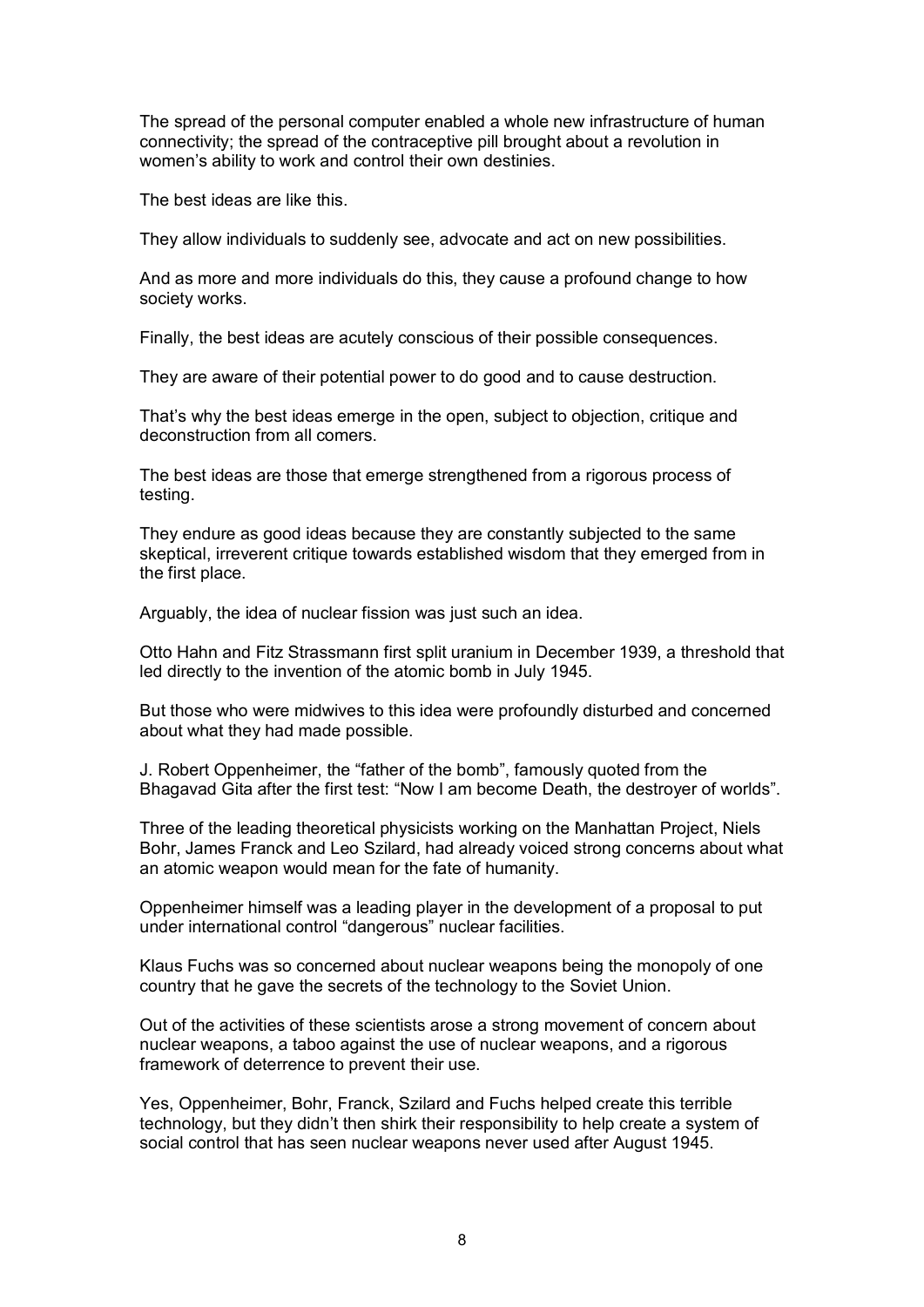You can see from these examples that ideas arise from a passionate interest in society, in all of its complexity, and from a concern with what is missing, what can be done better, what is being neglected.

Ideas are also the means by which we navigate and construct our future.

Here in Australia we face arguably the most disruptive and dangerous future than anything we've faced for over a generation.

It is almost certain that our comfortable, prosperous, and even bucolic world is going to come to an end.

The forces that will bring it to an end lie beyond our shores.

We can see the tsunami now – all the water has been sucked off the beach.

It's up to us whether we stand still and be swamped by the tsunami or whether we ready ourselves to ride this wave to a new position of strength and security.

So – what is this tsunami?

It's what we at the Lowy Institute call the Great Convergence – a concept so simple you can draw it on a chart.

The Great Convergence is a reversal of the Great Divergence – a period of a few hundred years when about a fifth of the world's population produced over half of all global production.

We're watching a steady trend that is returning us to a world in which a society's share of global wealth is approximately the same as its share of global population.

I can see some of you are thinking: "*That's* your big idea?"

To which my answer is yes  $-$  it's one of our big ideas  $-$  and before you downgrade it, let's just think through some of the consequences.

First, the great convergence will see a momentous shift in the distribution of power in world affairs.

The great convergence will give countries that are not western or westernaligned real power to determine the rules of the game for everyone else.

In fact, when you add demographics to the picture, it becomes even more dramatic.

The world we are entering will see most of today's rich countries in demographic decline, and most probably facing an economic and social future similar to Japan's last two decades.

It will see most of our world's very poorest countries beset by explosive population growth, further adding to their problems of violence, lawlessness and poverty.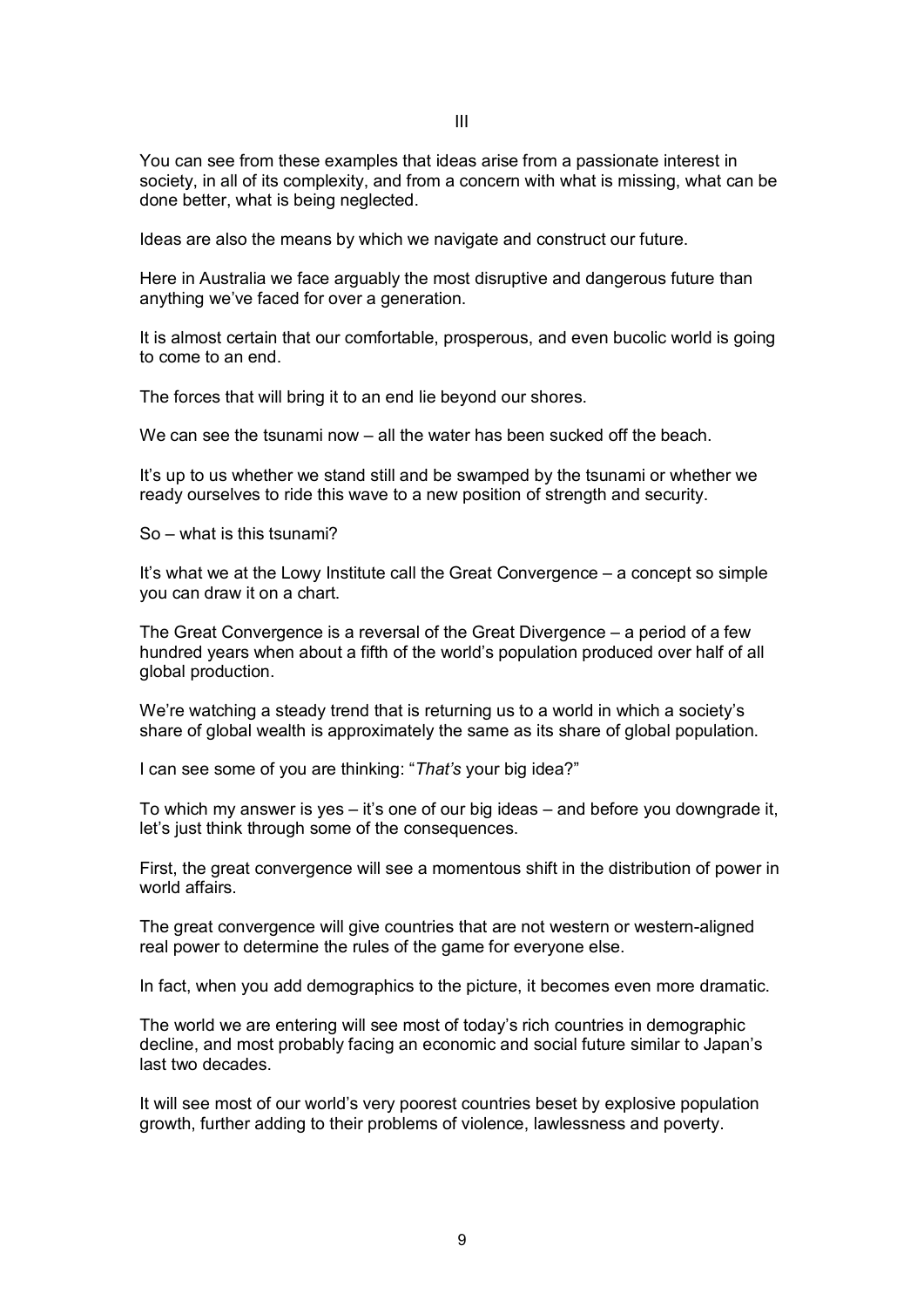Between the new first world and the new third world will be the dynamic engines of world history: the big, demographically and economically dynamic societies: China, India, Indonesia, Brazil.

It's not that these dynamic giants have different histories and cultures.

When China becomes the world's largest economy in the 2020s, its per capita wealth will still only be around that of Egypt or El Salvador today.

In other words, these will be the poorest great powers in history.

All of this means that the new powers will have very different perspectives on what's important, what needs to be changed and what needs to be preserved.

But the great convergence won't only be in wealth and power.

As the giants rise they will consume more and pollute more.

We, who individually consume five times the amount of energy as the average Chinese and eleven times that of the average Indian, and who pollute almost four times more that the average Chinese and fourteen times more than the average Indian, will need to dramatically reduce our resource and pollution footprints.

And it's not just a matter of when or how – if ever – we agree on an ETS.

The great convergence means that the luxury of being able to choose, or not choose, may no longer be ours.

IV

This is the Tsunami that's coming.

Whether we'll be a casualty or a beneficiary depends not on our natural resources, our military might, our scientific inventiveness, our sporting prowess or even the integrity of our political institutions.

It will depend on the quality of our ideas – our ability to comprehend and respond to the great conceptual and moral challenges posed by the great convergence to a modest but prosperous society inhabiting a vast and richly endowed continent to itself.

It should be clear by now that when I talk about ideas I don't mean knowledge or technology.

Knowledge and technology advance through incremental steps, building slowly on an internal logic, comprehensible only to those with specialist training.

Ideas come from engagement with the big and urgent questions facing society.

Big ideas don't come from government, a realm dominated by risk-aversity, short political cycles and low horizons.

Big ideas seldom come from universities, which are more and more attentive to academic reputation and internally-focused academic debates.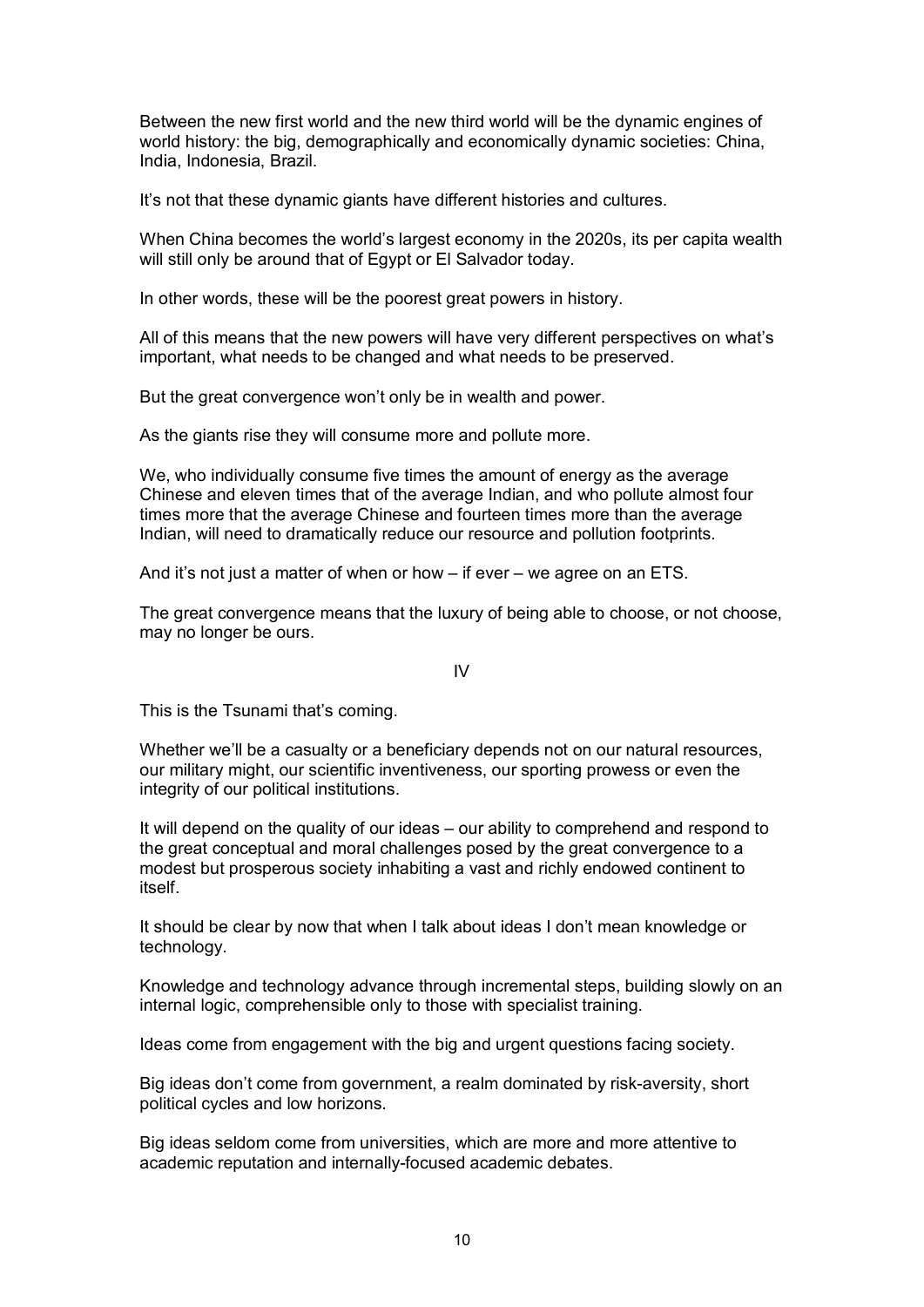Big ideas are the bread and butter of think tanks.

Think tanks occupy that space in which the contentious, the startling, the challenging, the new, the debate-starting, will always trump the conventional and the careful.

But this is not a natural or accepted space in Australia.

Traditionally, we have thought of ideas as the preserve of governments and universities – and that's where we've invested in ideas.

But our ability to navigate our future confidently and creatively depends on our willingness as a society to invest in the think tank sector.

Other countries have been for many years.

Australia's collection of 28 think tanks is meager compared to America's 1777, Britain's 283, Germany's 186, France's 165, India's 121, Japan's 105, Canada's 94 and China's 74.

Ideas are currently at the same place in the Australian public mind that the arts were in the early 1970s – seen as luxuries, basically non-essential distractions.

A generation later we've realized how central the arts are to a vibrant, healthy, creative and integrated society.

We've realized how important the arts are to our sense of who we are and what we stand for in the world, and to others perceptions of us.

I would argue that ideas are just as central to the life of a vibrant, confident, enterprising society as it enters an era of great change.

We're currently at a great disadvantage to the societies I've just listed, that clearly think investing in ideas is important.

Australia needs to learn to value ideas for their own sake.

We would be selling ourselves short were we not to construct and promote ourselves as a thinking nation with a vigorous life of the mind.

Wouldn't it be good if we became known for our creativity and ingenuity rather than our wildlife and beaches?

## $\overline{V}$

We in the think tank sector have much more in common with the philanthropic sector than just our not-for-profit status.

We all have a role in placing issues and perspectives on the public agenda that disturb the complacency of governments, businesses and people.

Think tanks and philanthropic organizations need more than support from those with no interest in controlling their activities; they need a broader culture that is comfortable with and accepting of their restless and contrarian role.